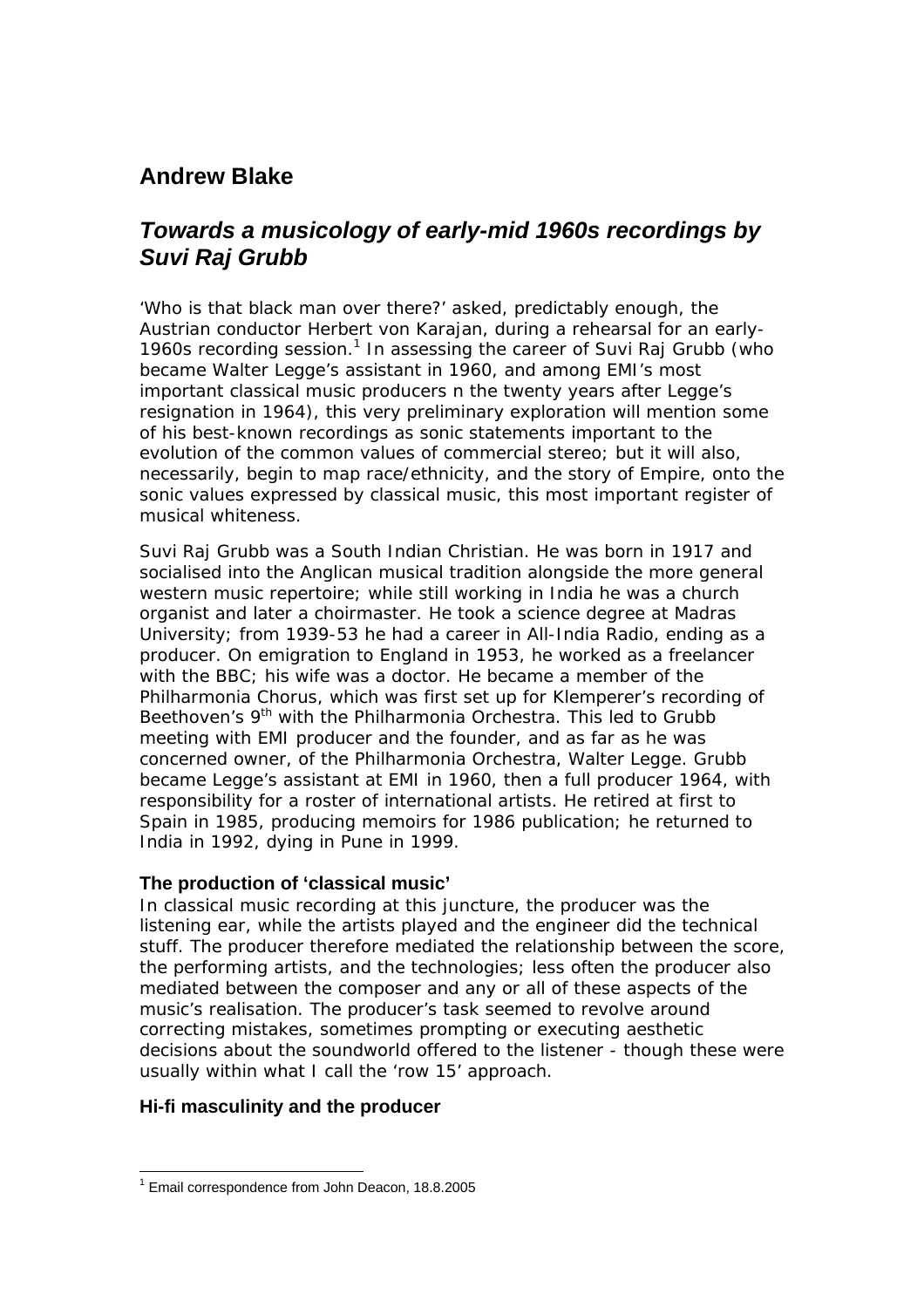Classical recordings were sold alongside prestige domestic equipment for hi-fi, and then stereo. The target consumer was affluent, male and middle-aged (incidentally a consumer type which is almost impossible to address now).<sup>2</sup> Alongside the hardware of conspicuous consumption came the software, the music itself, sold as well-packaged high art for the amateur enthusiast.

The classical record producer at this time was, perhaps unsurprisingly, the same person as this target consumer, a middle class male who knew what he liked and bestowed in collaboration with journalists and consumers alike the discourses of superior technical ability, taste, and even genius, on the performers they recorded and listened to. In sum Legge and Grubb, like John Culshaw at Decca, whatever their status as amateur performers, had principally been 'trained' not in music performance or composition but in music *appreciation*; the appreciation, that is, of an already existing repertoire. Their memoirs register the subtle but important shift in the arrival of music graduates as producers, from the 1960s onwards.

In other words the classical record industry worked from the 1930s to the 1960s with an autodidact-plus-engineer tradition. This might be called the age of the appreciator; compare John Bowers and Graham Wilkins, the founders of B & W loudspeakers, two classical-music enthusiasts who happened to be electronic engineers, and whose company, founded in 1967, therefore tried to build speakers which reproduced classical music with accuracy.

### **Hi-fi celebrity and the producer**

EMI/HMV had realised the relative profitability of classical recordings before pop – Abbey Road studios were opened in 1931 after classical recording's first great decade.<sup>3</sup> After the Second World War and the establishment of the LP, EMI records and the Decca/RCA international series each included, apparently profitably, opera as well as orchestral music. Whether or not the recordings were profitable for the companies, artists signed to these labels could make 'half a million pounds' annually from recording royalties in late 50s/early 60s.<sup>4</sup> This is the equivalent of today's premiership-footballer level of earnings. (A detached fourbedroom home in the South-East of England cost in the region of £6,000 in 1964).

What emerged in consequence, in commercial classical music recording, was a star system – in which the 'stars' were in most cases performers, not composers. Associated with EMI and Suvi Raj Grubb for example, were a number of people, often technically gifted aesthetic perfectionists, but with relatively limited knowledge and ambition. Perhaps this could be summed up as 'the Giulini problem'. Italian conductor Carlo Maria Giulini

 2 A sharp overview of gender relations of 'hi-fi' is Timothy D Taylor, *Strange Sounds. Music, Technology and Culture,* New York, Routledge 2001, pp. 78-81. For more detail see Keir Keightley, '"Turn it down! She Shrieked": Gender, Domestic Space and high Fidelity 1948-1959, *Popular Music* 15, may 1996, 149-77<br><sup>3</sup> Pandit, pp. 64-5.

<sup>4</sup> Culshaw, pp. 320-21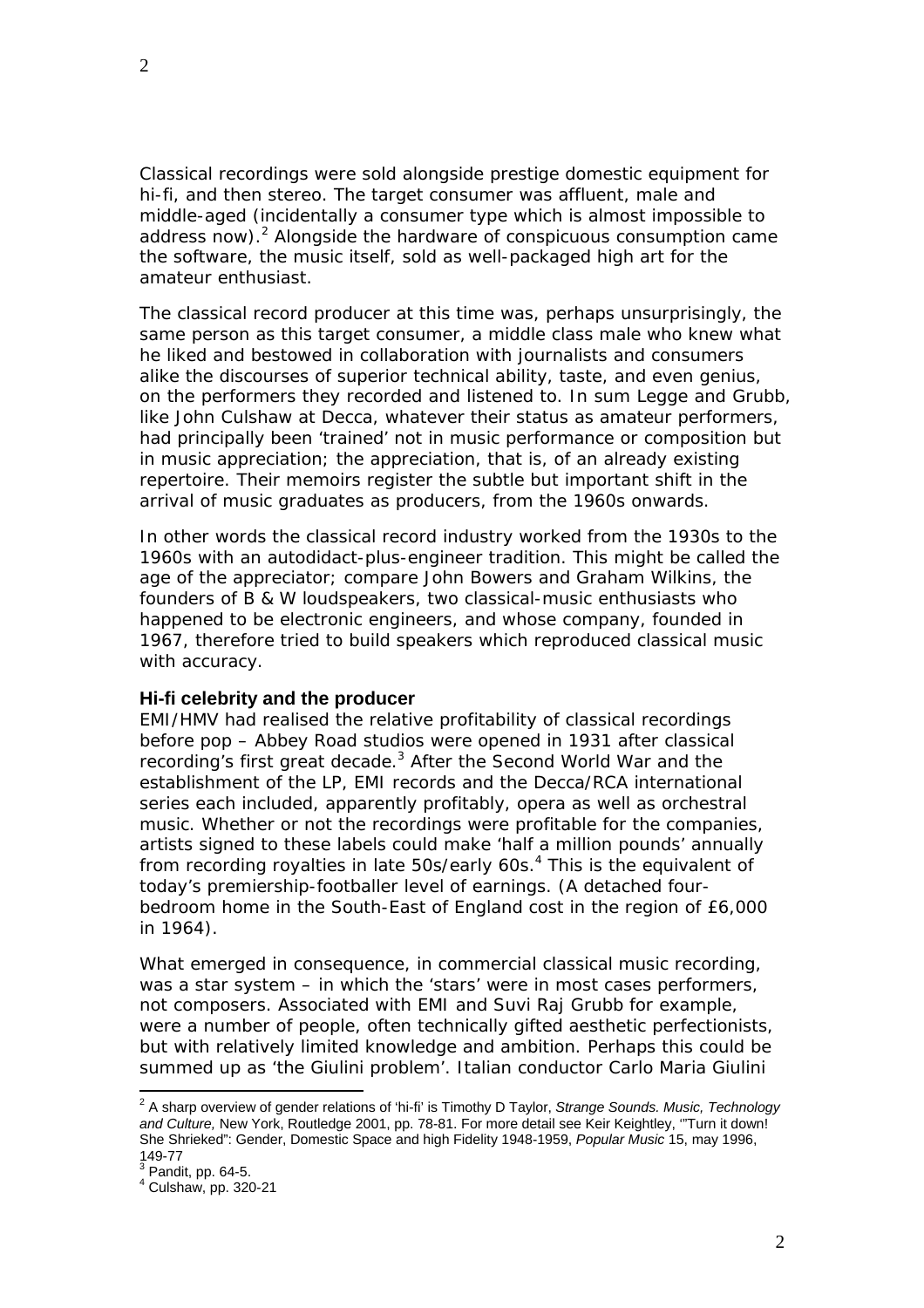made an incandescent recording of the Verdi Requiem in 1964 (which is still available), and a handful of other relatively successful records, which represented his entire conducting repertoire; he seemed to know very little music, or about music, apart from these few pieces.

Some of the other EMI stars under Grubb's wing were:

- Otto Klemperer, who dealt in Austro-German mainstream repertoire
- Daniel Barenboim, and his wife Jacqueline du Pré, also tended to the Austro-German mainstream.
- Violinists Itzhak Perlman and Pinchas Zukerman were a *little* more adventurous, with Bartók duos and in Perlman's case light music and ragtime in the recorded repertoire.
- Mstislav Rostropovich, who worked with contemporary composers regularly as well as recording mainstream material.
- André Previn, who was a jazz pianist and film composer as well as classical conductor, and who occasionally made more adventurous recordings, though it is worth noting that his 1974 version of Messiaen's *Turangalila Symphony* was not produced by Grubb.

## **Hi-fi conservatism**

All this added up to an inbuilt conservatism shared widely within classical recording. The production of those conservative values can be seen from Grubb's first encounter with Legge. Before Legge offered him the assistant's job Grubb had to answer twenty questions on standard Austro-German repertoire and the minutiae of opus and Köchel numbers, ending with the questions 'how many minor key piano concertos are there by Mozart?' (there are 2: D minor, K 466, and C minor, K 491) and 'what are the instruments in Schubert's octet? (clarinet, bassoon, horn, string quartet, bass). He got them all right. None was on any type of popular music, twentieth-century music, or pre-18<sup>th</sup> century music; or Indian classical or popular music for that matter.<sup>5</sup>

Legge's taste in and knowledge of repertoire mapped onto the musical values of his recordings. Legge was anti-modernist (he saw Strauss and Sibelius as the great  $20<sup>th</sup>$ -century composers; he was friendly with Vaughan Williams, and with Britten). But he was also conservative in recording aesthetics. Technically and aesthetically the search was for a simulation, or indeed of a simulacrum: recording equipment was used principally as a register - not a modifier, conditioner or manipulator - of sound, so the original recording environment was considered vital. Like Decca, EMI would tend to use the Kingsway Hall, but not the lightweight Festival Hall, for orchestral recordings.

Grubb's inheritance of these values is clear; for example we find a fairly standard anti-modernist comment made in passing in his memoir. Talking of working with Boulez on a recording of Bartók piano concertos with Daniel Barenboim, Grubb remarks 'I confessed to him at one point that I

 5 Grubb, pp 16-18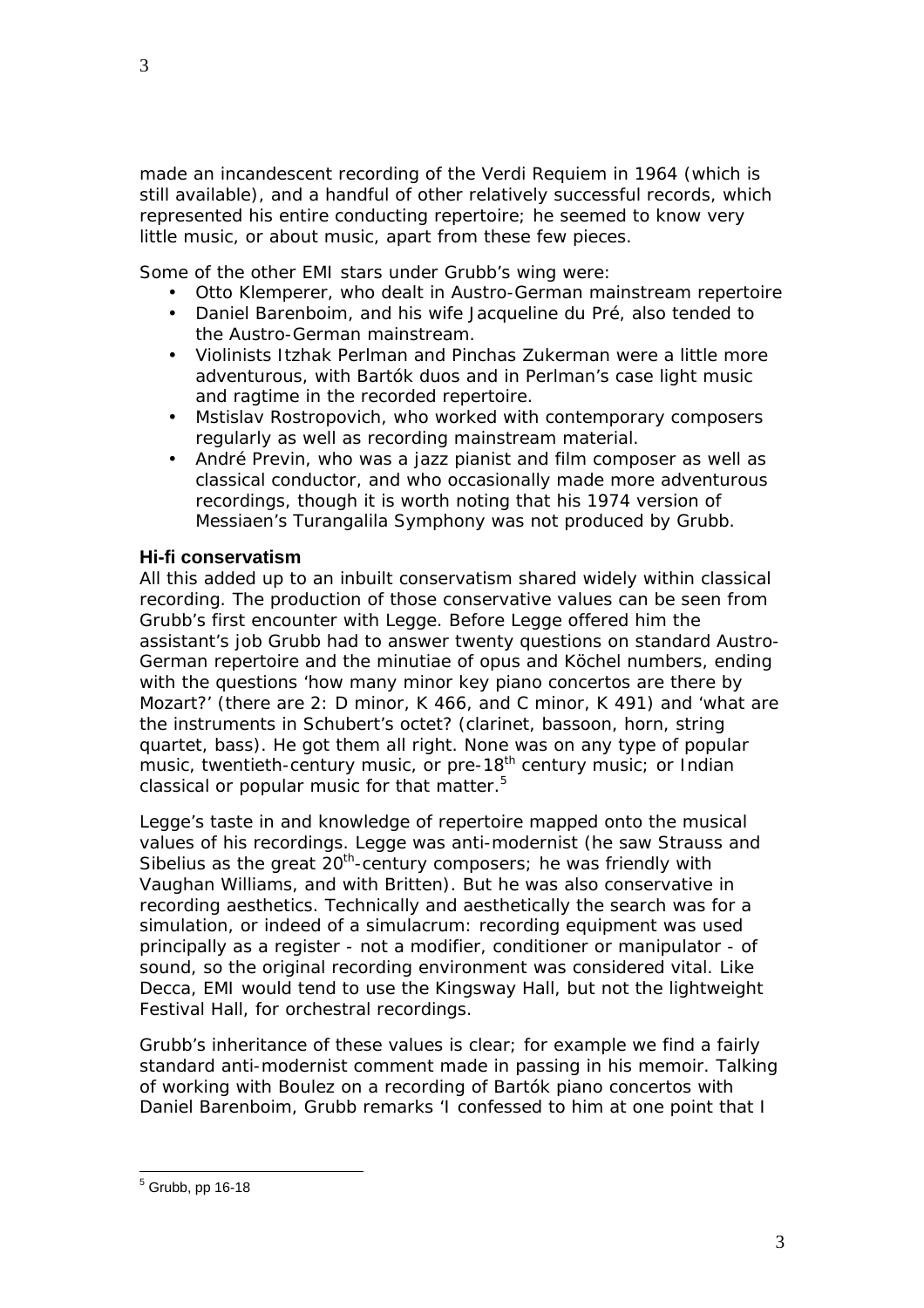found very modern music a tough proposition'.<sup>6</sup> Indeed, we might view the 1960s habilitation of Mahler, which is often seen as a by-product of the LP and, especially, stereo, and in which Grubb played an enthusiastic part, as also a by-product of anti-modernism.<sup>7</sup> Such tastes are directly reflected in Grubb's recording career. The 240 gramophone recordings listed at the end of Grubb's 1986 book *Music Makers on Record* (this list does not claim to be a complete discography) contain just under 1000 individual pieces of music. Only 61 of these are twentieth-century works, most of them being tonal music by composers such as Strauss, Sibelius, Debussy, Ravel, Rachmaninov, Shostakovich, and Falla; there's a smattering of Stravinsky and Bartók, and 1 piece each by Schoenberg and Berg, each of whom was safely dead by the time of recording. There's nothing by any post-war avant-gardist. Two important first recordings supervised by Grubb were Shostakovich's *Lady MacBeth of Mtsensk*, and the completed version of Falla's *Atlantida*; another noteworthy excursion into the byways of the twentieth-century repertoire was John Ogdon's 1967 recording of the Busoni piano concerto.

Whatever the adventurousness or otherwise of the repertoire, the sonic ambition remained the common sonic values of commercial stereo and hifi conservatism, attempting to produce a simulation of the listener's position in the expensive seats of the concert-hall or opera-house. Grubb had a lifelong suspicion of multi-track recording, arguing that it gave too much power to the producer and encouraged conductor weakness.<sup>8</sup> Grubb imagined himself as the ideal listener – someone sitting dead centre a few rows back in a pretty expensive seat. Now this isn't to say that he always allowed the engineer to set up the microphones and then just listened for intonation errors. He did, occasionally, allow himself to bring out details of the music which might be lost in some concert halls, and the extra clarity in this regard offered by stereo is the basic reason why his comments on stereo were positive. He even, more adventurously, sometimes allowed for changes in balance and equalisation during a recording session, to match the temper of a different work.<sup>9</sup> However, about the quadraphonic experiment of the mid-1970s he was almost uniformly negative, explaining that when he mixed for quad he just replicated the front channels at the back with a little extra reverb.<sup>10</sup>

This is the fundamental aesthetic position which seems to drive the musicology of classical recordings: the limited sound world of high-fidelity, the attempt to be faithful to the concert performance as perceived by the listener in row 15. Of course records were never in any danger of being

 $\overline{a}$ 

<sup>6</sup> Grubb, p. 68; cf. Culshaw, 176, on Decca and Britten, when the company was reluctant to record *Peter Grimes* – 'if we were to abandon so relatively conservative a modern composer we should rule out contemporary music altogether'. This would seem to confirm the failure of the BBC's attempt to proselytise new music: see Jennifer Doctor, *The BBC and ultra-modern music 1922-36. Shaping a Nation's Tastes, Cambridge University Press 1999.* 

cf. Culshaw, p. 340

 $8$  Grubb, pp. 128-9

 $<sup>9</sup>$  Grubb, p. 64</sup>

<sup>&</sup>lt;sup>10</sup> Grubb pp. 66-7. Boulez, an established conductor by the late 1960s, welcomed quadraphonic, arguing that it would enable the listener to hear more of the music.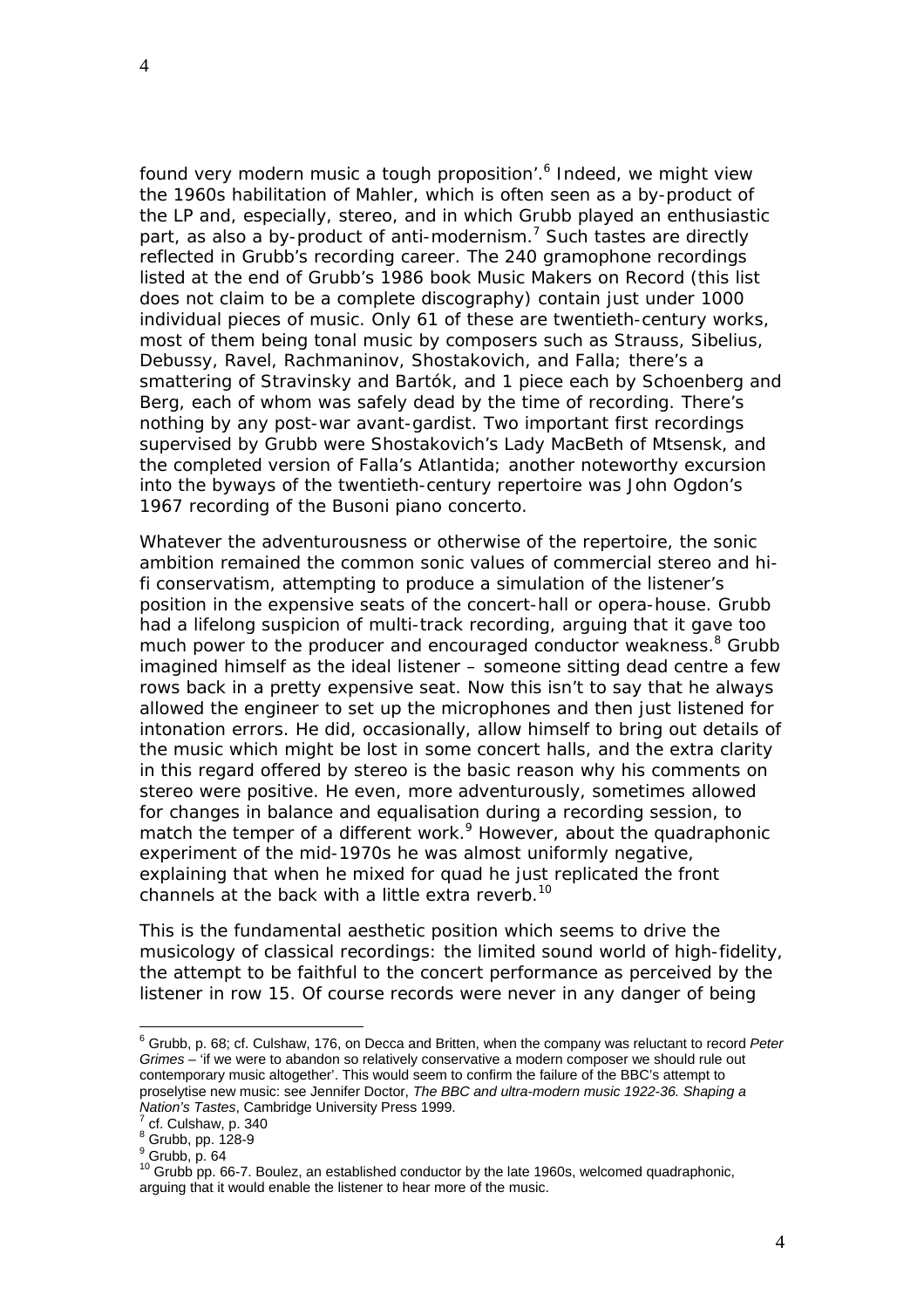any such thing: recurrent throughout Grubb's memoirs is the acknowledgement that recordings should never contain poor intonation, wrong notes, or distorted sound. So what we have is not a copy of a live performance, but a simulation attained through 'repeated takes', in the apt title of Michael Chanan's book: indeed, since most classical recordings present a copy of a performance of which there is no original, they are one stage beyond simulation: they are perfect Baudrillardan simulacra.<sup>11</sup>

As well as making new recordings Grubb was involved in restoration and remastering projects from the start of his producer's career. The musicology of restoration, which started well before CD remastering, is a similar story of 'conservation' in which the original released product is 'improved on' to make it a better fit with the ideology of row 15. Where a classic mono recording might have favoured the voice or solo instrument at the expense of the orchestra, Grubb would often change the balance, and as often he produced pseudo-stereo, in yet another simulation of the ideal listening position in the concert or opera house. Take for example Wilhelm Furtwängler's 1950 recording of Wagner's *Tristan und Isolde*, produced by Legge, which Grubb restored in 1964:

All I had to do to give the orchestra greater prominence was, judiciously, to emphasise electronically the frequencies above and below the range of the voices – and considering that a tuba starts from about 43 cycles per second and a piccolo can play notes of up to 4000 cycles per second [the voice is about low bass 65 to high soprano 1046]  $\dots$  a wide field was available.<sup>12</sup>

It's worth commenting at this point, and I have to acknowledge that I have not done any detailed listening to the original releases, that Grubb may well have been making an oblique comment on the musicality of Legge's work in his refurbishment of acknowledged highlights of the gramophone such as that *Tristan*; the 1955 Dennis Brain/Karajan recording of the Mozart horn concertos; or the 1963 Mozart *Cosi fan Tutte* conducted by Karl Böhm, which was re-released in a refurbished version in 1973. (At all events, well before Legge's death in 1979 the two were no longer on speaking terms; despite the warmth and professional acuteness of their work while Grubb was Legge's assistant, the latter's writings intended for publication make no mention of their professional or personal relationship).

I have used the discourse of conservatism in regarding Grubb's musical knowledge and aesthetics in producing what I have identified as a paradigmatic sign of whiteness, mainstream repertoire classical music. However, despite the relative absence of the politics of race – including his own identity and history - from the memoir,  $13$  Grubb was also politically aware, as you would be if you were a brown-skinned person

 $\overline{a}$ 

<sup>11</sup> See Jean Baudrillard, 'Simulacra and Simulations', in Mark Poster, ed., *Jean Baudrillard. Selected* 

<sup>&</sup>lt;sup>12</sup> Grubb, p. 113<br><sup>13</sup> exceptions can be found in passing: Grubb pp. 46; 223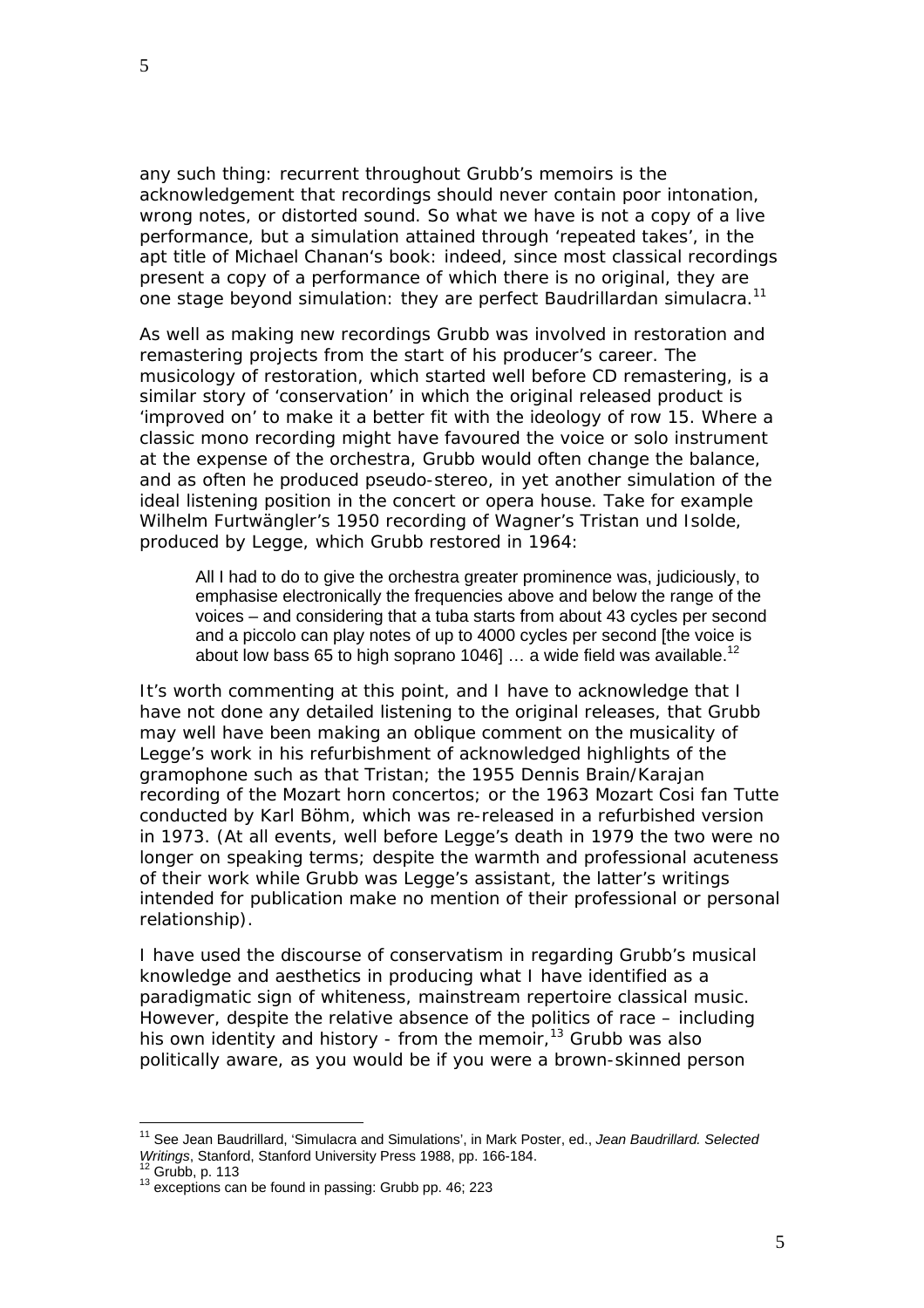living in 1960s/70s Britain, whatever your previous experiences and views. He was by no means politically conservative.

Scratching around in the detritus of the world-wide web as part of the research for this paper I came across a very few references to Grubb's political views. Clearly one or two of his professional colleagues thought of him as a dangerous red. One piece of information which should be pursued further is that he is said to have introduced Daniel Barenboim to the Palestinian intellectual Edward Said, and if so I think we can see this meeting leading, if only eventually, to the founding in 1999 of the West-Eastern Divan Orchestra, the Barenboim-led ensemble of young Israeli and Palestinian musicians which tries to forge political harmony among Israelis and Palestinians through music-making.

Grubb learned the repertoire in many instances from records sold by Indian HMV, a company which produced another successful Indian abroad, Bhaskar Menon, who was the boss of Capitol Records during the 1960s and 70s.14 Thinking further about HMV in India, and about Grubb's own background in Anglican and classical music, might take us both forward to the conservative repertoire he recorded, and back to the arguments made in early 1990s about the formation of the concept of 'English Literature' as an educational project *within Indian education* which were formulated by Sara Suleri and others. Western culture was produced as an object for elite consumption within India and by Indians. Raising these issues of race and ethnicity, and empire, in the production of Western culture, we might pause to remember that the foundation of Walter Legge's Philharmonia Orchestra, whose chorus led to the meeting of Legge and Grubb, was supported in large part by money given by the Maharajah of Mysore.<sup>15</sup>

We need, then, to map the Indian impact on British music-making, and in this regard it is important to note that Grubb was operating as an EMI producer at exactly the same time as a notable wave of cultural Indianisation was taking place within British music. We all know about the Beatles (and other figures such as Pete Townshend), and 'guru chic' in the mid-1960s; and many of us will be relatively familiar with the kinds of Orientalist music which were produced in consequence of late-60s British rock music's encounter with this form of knowledge – most spectacularly by the band Quintessence, whose music prefigured that of the mid-1990s band Kula Shaker in much the same way as the Beatles might be said to have 'anticipated' the music of Oasis. We might know something of John Mayer and Joe Harriott's Indo-Jazz Fusions; and of the rise of Ravi Shankar as a concert artist (with the enthusiastic support of EMI artists George Harrison, Andre Previn and Yehudi Menuhin among many others).

We might also say, and in a way that's what I'm doing here, that Grubb didn't add much to the aesthetics of the profession of classical music production. He certainly did not try to make classical music 'sound Indian'

 $14$  Pandit, p. 83

 $15$  Schwarzkopf, pp. 95-6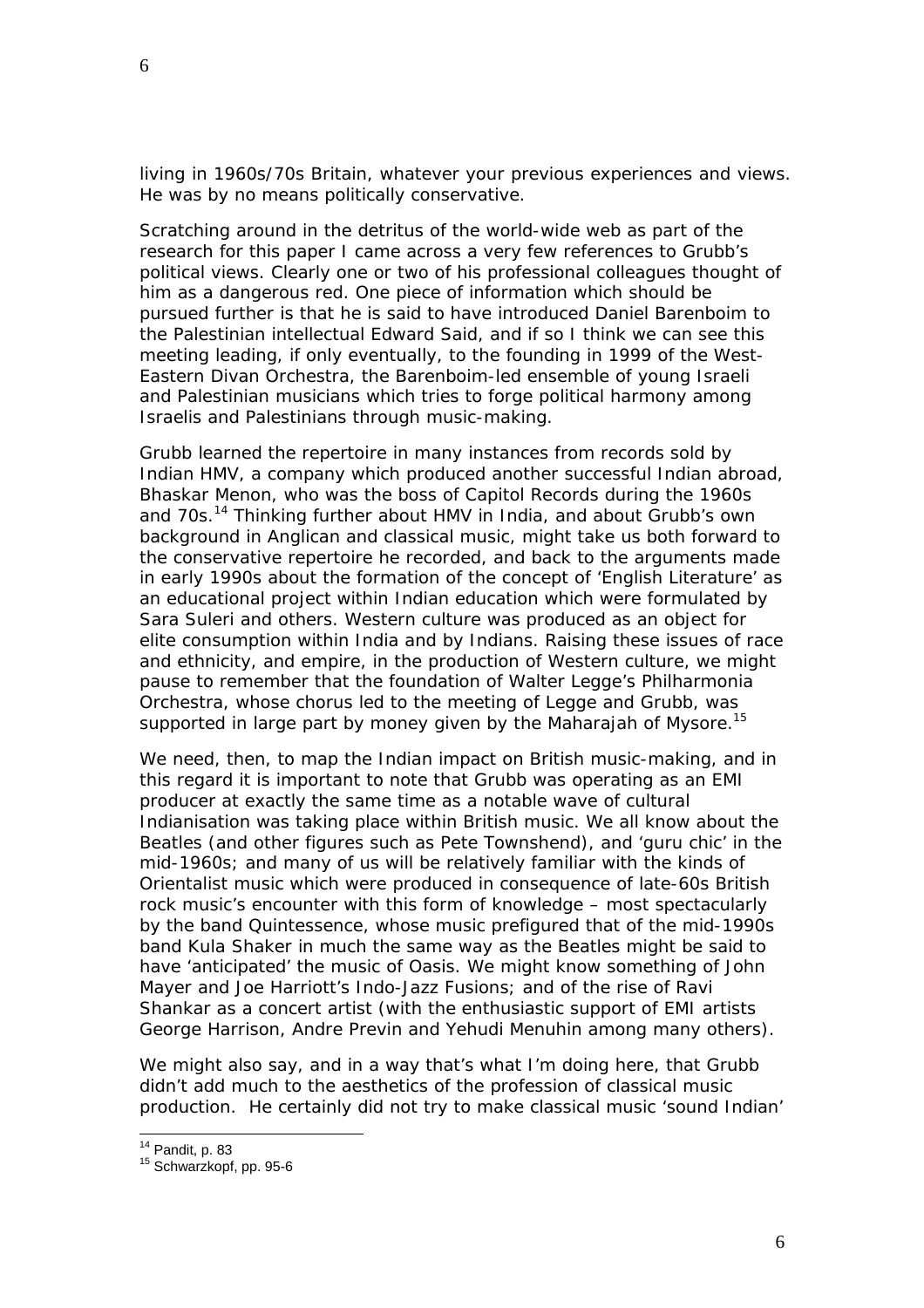in any way; of course there were no sitars in symphonies to match the use of Indian instruments in the music of the Beatles or Joe Harriott, and you'd be hard-pushed to differentiate his sound from other classical producers working for EMI. Indeed, in recording eccentric Englishman John Ogdon's Busoni in 1967, arguably Grubb's music-making is closer to that of Pink Floyd, who at the same time were registering the quintessential eccentric Englishness of Syd Barrett at Abbey Road on their first album *The Piper at the Gates of Dawn*, than the Beatles, who, also at the same moment, were recording the Indianised bits of *Sergeant Pepper* in the adjacent studio. But in a way that's precisely the point; and to write comprehensively of either the history of recorded music in Britain or the impact of Indian immigration on British culture (or both) we will have to register Suvi Raj Grubb's place: we have to be able to say '*that's* who "that black man over there" was'.